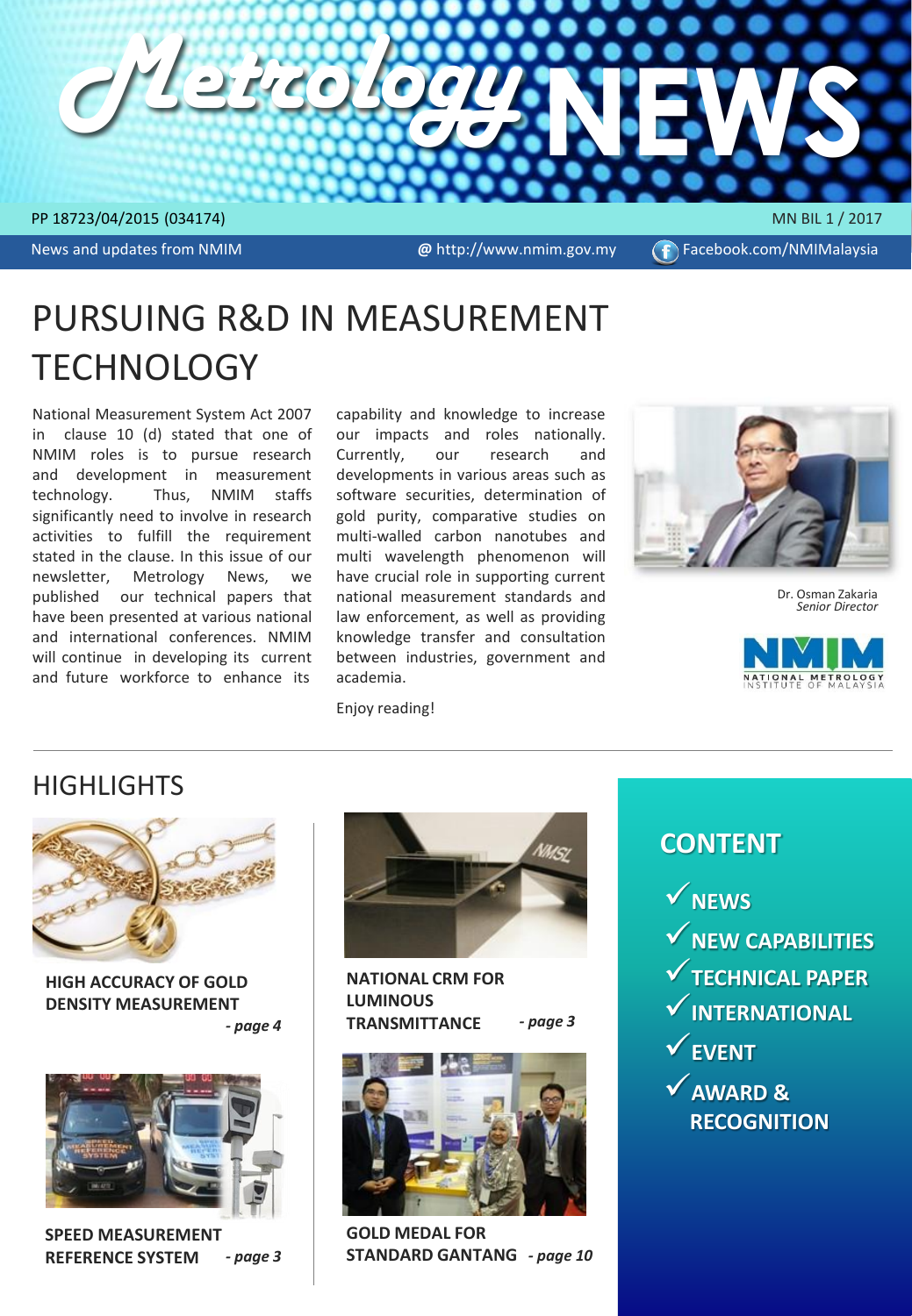

# Metrology Institute

Back in 1970, Malaysia has started to adopt the Metric System, and in sync with that, the Weight and Measures Act 1970 was gazetted as the importance of metrology began to arise. Eight years later, Metrology Unit was developed as a unit under SIRIM. In 1982, the Metric System was enforced in Malaysia. The Metrology Unit was then upgraded to National Metrology Centre (NMC) in 1984. In 1992, NMC has been mandated as the National Time Keeper. Malaysia signed the Metre Convention in

2001 and became the signatory of CIPM-MRA since then. The appointment as the National Measurement Standard Laboratory (NMSL) in 2008 under the National Measurement System Act 2007 has therefore recognized our mandatory roles and functions to ensure the measurement system implemented is reliable locally and internationally. In 2015, NML-SIRIM changed its name to National Metrology Institute of Malaysia (NMIM) as rebranding exercise for more visibility of its functions.





# NMIM Website

NMIM official website has been launched on the 24<sup>th</sup> May 2016, in conjunction with the World Metrology Day 2016 celebration that took place at the NMIM. It has been launched by YB Datuk Seri Panglima Madius Tangau, Minister of Science, Technology and Innovation (MOSTI). The website covers information on the activities and services provided by NMIM, as well as research works and publication. We welcome all to visit our brand new website and explore it at;

#### **www.nmim.gov.my**

**Advisor** Dr. Osman Hj Zakaria

#### **Chairperson**

Dr. Faridah Hussain

### **Members**

Puteri Nur Rasida Megat Mohd Rasli Shahrul Nizam Abdul Rashid Nafra Mohamad Samiudin Syazwan Muhamad Ayub Hisam Sumiry

**Published and Printed by: National Metrology Institute of Malaysia (NMIM)** SIRIM Berhad, Lot PT 4803, Bandar Baru Salak Tinggi, 43900 Sepang, Selangor Darul Ehsan Tel: 603 8778 1600 Fax: 603 8778 1616

*Metrology News is an official publication of NMIM. It is published and distributed free to our clients, associates, and business and research establishments. Copyright © 2017 NMIM unless otherwise stated.*